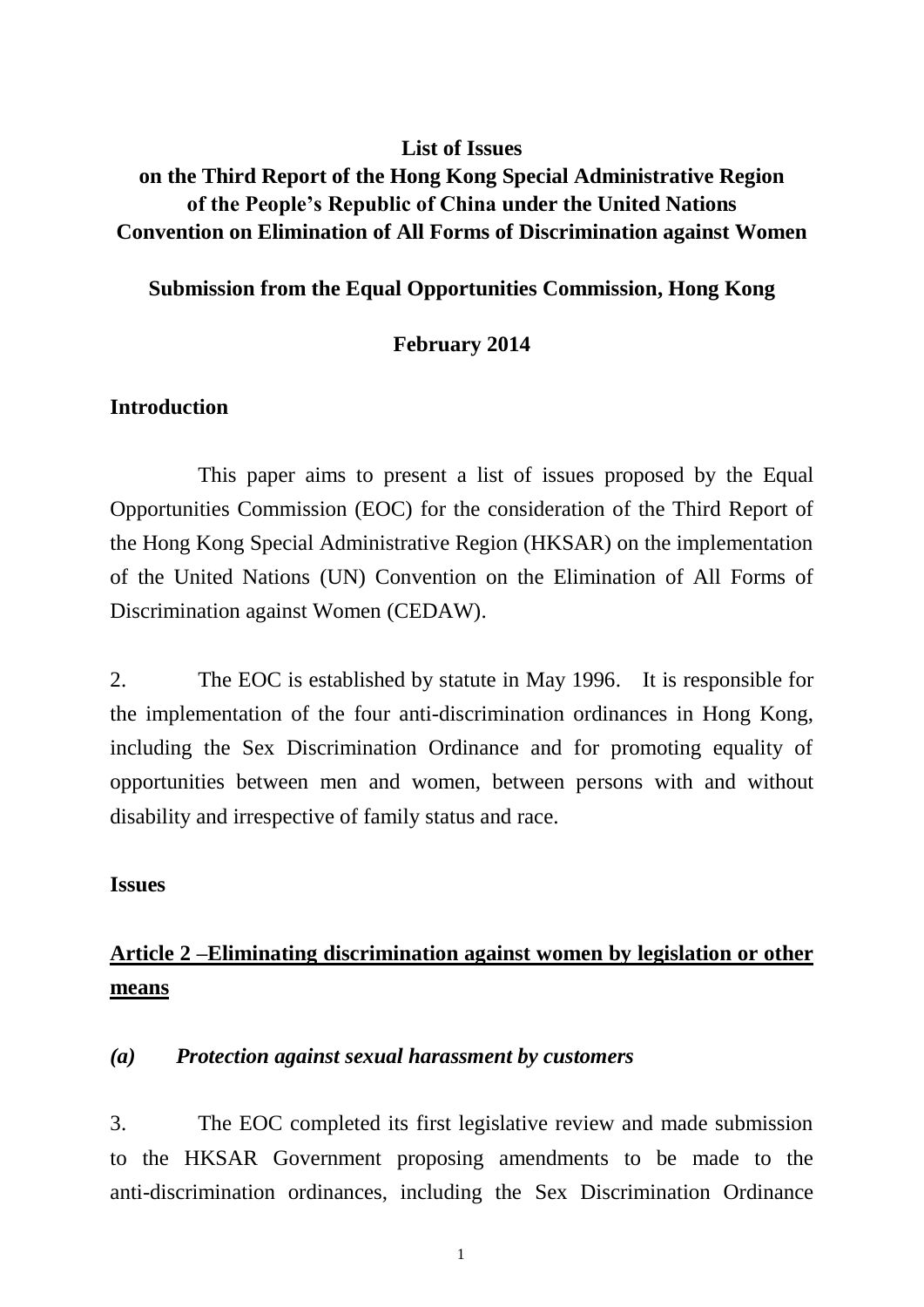(SDO) in 1999. The EOC's proposals related to a wide range of aspects: the extension of protection for providers of goods, services and facilities in respect of sexual harassment by their customers; the exceptions to the principle of non-discrimination; improving the enforcement provisions; and amending the provisions relating to the EOC's powers. The Government has not implemented any of the EOC proposals so far except for the amendment of the definition of "sexual harassment" under the SDO in 2008, by which a conduct of sexual nature was extended to cover educational settings.<sup>1</sup>

4. The EOC is conducting a new round of in-depth review of all discrimination ordinances under its remit of powers. The EOC urges the HKSAR Government to introduce amendments to the SDO, in particular, amendments offering protection to goods, services and facilities providers against sexual harassment by customers.

5. Research findings support the need for such legal protection. A "Sexual Harassment – Questionnaire Survey for Business Sector" was conducted by the EOC in mid-2013 had around 6,000 questionnaires distributed to companies across the territories, but only 198 questionnaires were returned. The Survey found that 57% of the respondents (113 companies) have a policy statement on sexual harassment, whereas 43% (85 companies) did not. Among the companies without a policy statement, 46% indicated that there was no urgency to formulate one. The low return rate and the reluctance of private companies to develop a sexual harassment policy indicated that the business sector has a low awareness on the prevention of sexual harassment at the workplace. Furthermore, the EOC conducted a survey on the prevalence of sexual harassment among flight attendants whom are regarded as one of the service provider groups prone to sexual harassment a few months ago. The

<sup>&</sup>lt;sup>1</sup> This amended the application of section  $2(5)(b)$  of the SDO to apply to education. Section  $2(5)(b)$  provides that sexual harassment occurs where a person engages in conduct of a sexual nature which creates a hostile or intimidating environment for a woman. The amendment was legislated for in the Racial Discrimination Bill in 2008, for alignment with corresponding racial harassment provisions in the RDO in 2008.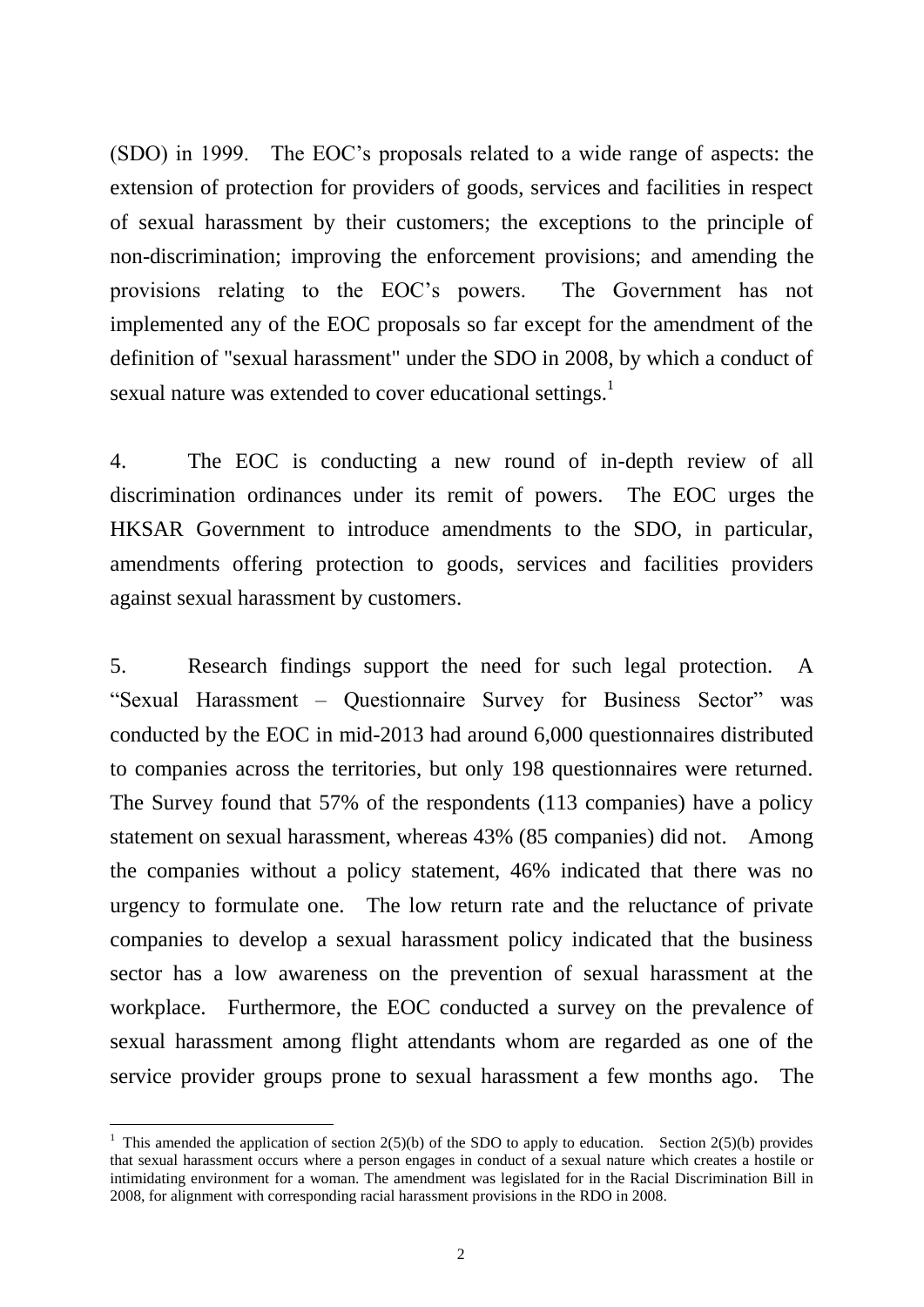survey findings due to be released by end of February 2014 revealed that the most common harassers in these cases were the customers.

# *(b) Small house policy*

 $\overline{a}$ 

6. An exemption in the SDO relates to the small house policy. Under this policy, a male indigenous person in the New Territories of Hong Kong is entitled to apply to the HKSAR Government to build a three-storey village style house as a residence. Both women and non-indigenous persons are excluded from this policy. The EOC urges the HKSAR Government to expedite on its review on the small house policy and to ensure that any possible options to resolve the matter do not discriminate on the ground of sex.

# *(c) Outlawing discrimination on the ground of sexual orientation and gender identity*

7. Hong Kong has not yet specifically legislated against discrimination on the ground of sexual orientation and gender identity. Women in sexual and gender minorities, including lesbian and bisexual women, as well as transgender and intersex persons continue to face discrimination and cannot have their grievance addressed through the complaint handling mechanism of the EOC. Although complaints relating to sexual orientation are outside the jurisdiction of the EOC, it received 1,337 public enquiries on sexual orientation for the five years from 2009 to 2013. In the Equal Opportunities (EO) Awareness Survey conducted in  $2012^2$ , 43% of the 1,504 respondents believed that sexual orientation discrimination in Hong Kong was very serious/quite serious. The HKSAR Government established the Advisory Group on Eliminating Discrimination against Sexual Minorities in June 2013 to advise on the aspects and extent of discrimination faced by sexual minorities in Hong Kong and to

<sup>2</sup> Equal Opportunities Commission (2013). *Equal Opportunities Awareness Survey 2012.* Available from: http://www.eoc.org.hk/eoc/upload/ResearchReport/2013191436554640807.pdf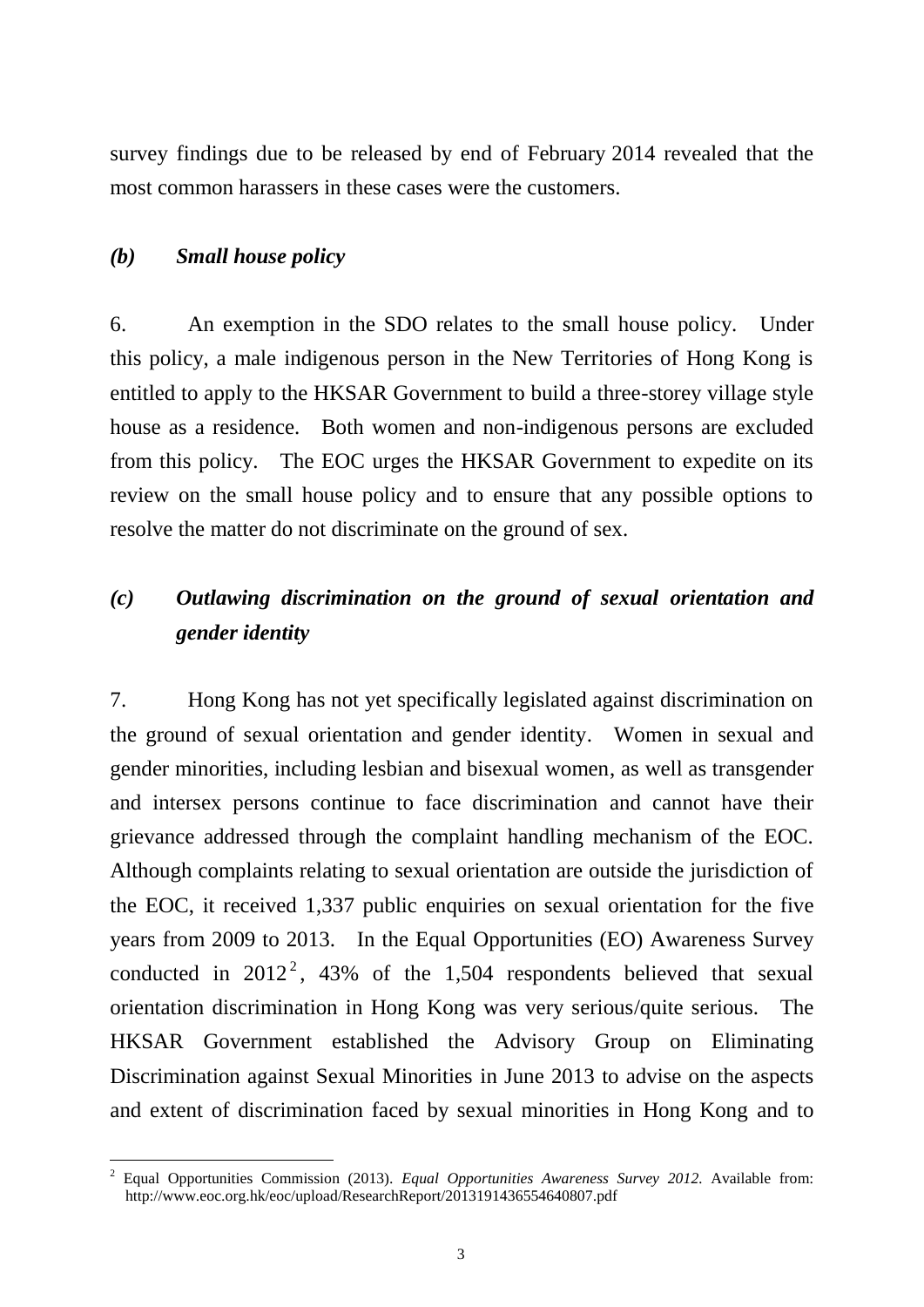advise on the strategies and measures to tackle the problems identified. The EOC believes that the HKSAR Government should conduct a public consultation on legislating against discrimination on the ground of sexual orientation as soon as possible.

# *(d) Outlawing discrimination on the ground of age*

8. The number of people aged 65 or above in Hong Kong will surge from 940 000 in 2011 to 2 560 000 within 30 years. The proportion of elderly people will rise from the current 14% to 30% of the Hong Kong population in 2041. There is currently no protection from age discrimination in the HKSAR, whether it relates to older or younger people. The Equal Opportunities Awareness Survey in  $2012<sup>3</sup>$  found that age discrimination was perceived to be very serious/quite serious by 41% of the respondents. Among these respondents who claimed that age discrimination was very serious/quite serious, 69% of the discrimination incidents were related to employment. The "Practical Guidelines for Employers on Eliminating Age Discrimination in Employment" issued by the HKSAR Government in 2006 does not offer any legal protection and the related public education is piece meal and insufficient. In this regard, the HKSAR Government should adopt a proactive and comprehensive approach in facing the challenges brought by an aging population and consider legislating against discrimination on the basis of age.

#### **Article 3 – Full development and advancement of women**

#### *(a) Women in poverty*

 $\overline{a}$ 

9. The poverty rate of women is consistently higher than that of men over the past 10 years. According to the Hong Kong Council of Social Service (HKCSS), the poverty rate of women, i.e. the rate of women living in

<sup>3</sup> Equal Opportunities Commission (2012). *Equal Opportunities Awareness Survey 2012.*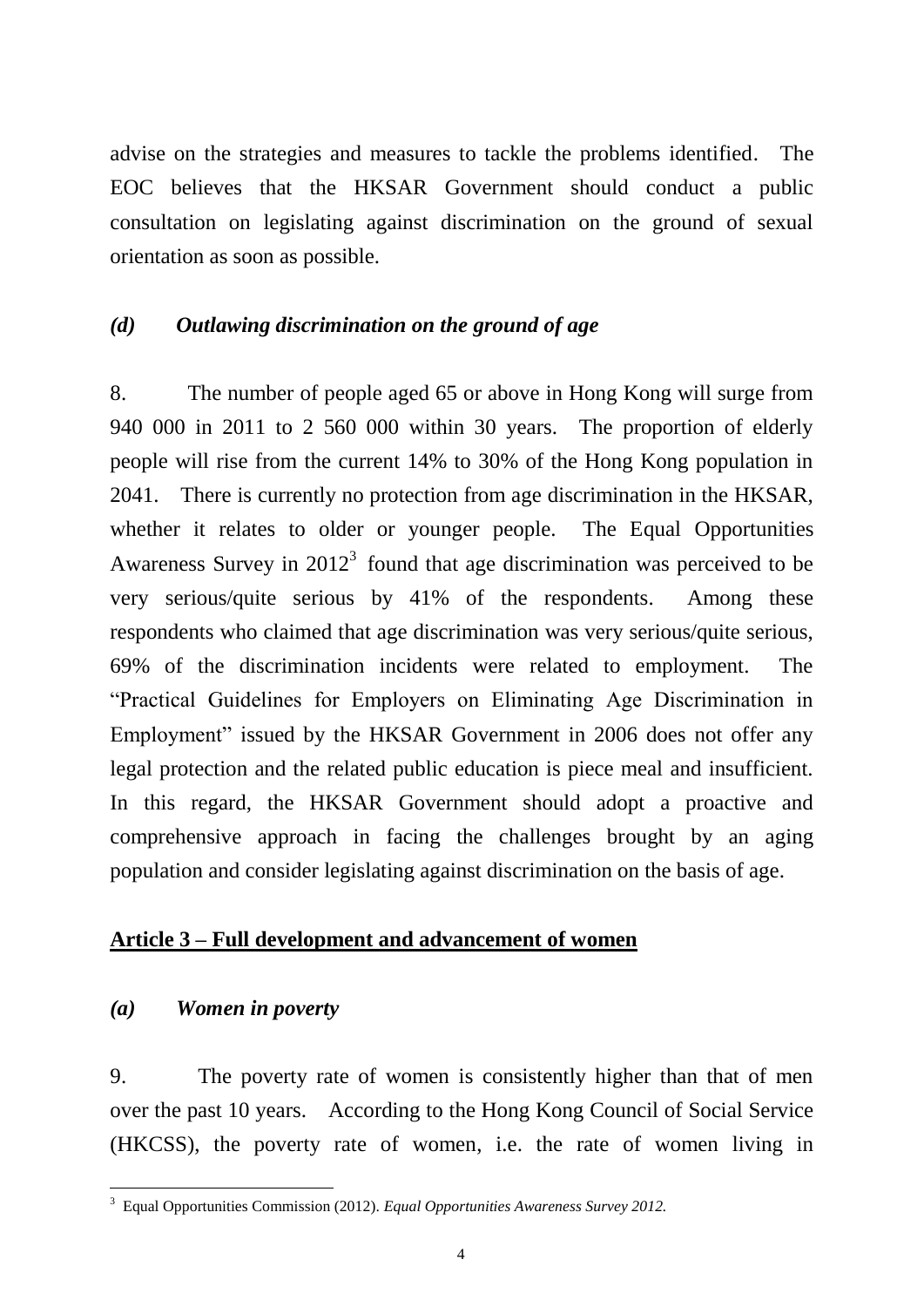low-income household below the poverty line<sup>4</sup>, is 18.1%, while that of men is 17.0% in the first half of 2012. It is no surprise that among those receiving comprehensive social security assistance (CSSA) in Hong Kong, 52% are women while only 48% are men. More importantly, the increase of female recipients is significant. The number of female CSSA recipients increased from 110 244 in 1996 to 218 937 in 2012, while the male recipients increased from 113 140 to 199 831 in the same period of time. The gender difference is even more significant in single parent cases. Almost two-thirds (63%) of the single parent recipients of CSSA are female.

10. The HKSAR Government has reinstated the Commission on Poverty in late 2012 and announced the setting of a poverty line in line with the approach of HKCSS in September 2013. The household income-based approach of poverty line assumes there is a fair share of incomes among household members. However, in reality, women usually receive fewer resources and tend to spend more on their children to the detriment of their own health and livelihood. The EOC urges the Government to pay more attention to the hidden phenomenon of women poverty, and adopt a comprehensive strategy to deal with this unacceptable state of affairs, in order to provide an enabling environment for the full development and advancement of women.

#### *(b) Ethnic minority women*

 $\overline{a}$ 

11. Ethnic minority women are generally considered as one of the most vulnerable groups in Hong Kong due to their cultural and language background. Some of them, in particular those married ethnic minority women immigrated to Hong Kong for family union, speak neither of the two official languages in Hong Kong, namely Chinese and English. The HKSAR Government should

<sup>&</sup>lt;sup>4</sup> The Hong Kong Council of Social Service established a poverty line by defining low-income households as those with a monthly household income of less than or equal to half of the median monthly household income for the corresponding household size. Thus women living in the low-income households are considered to be women in poverty.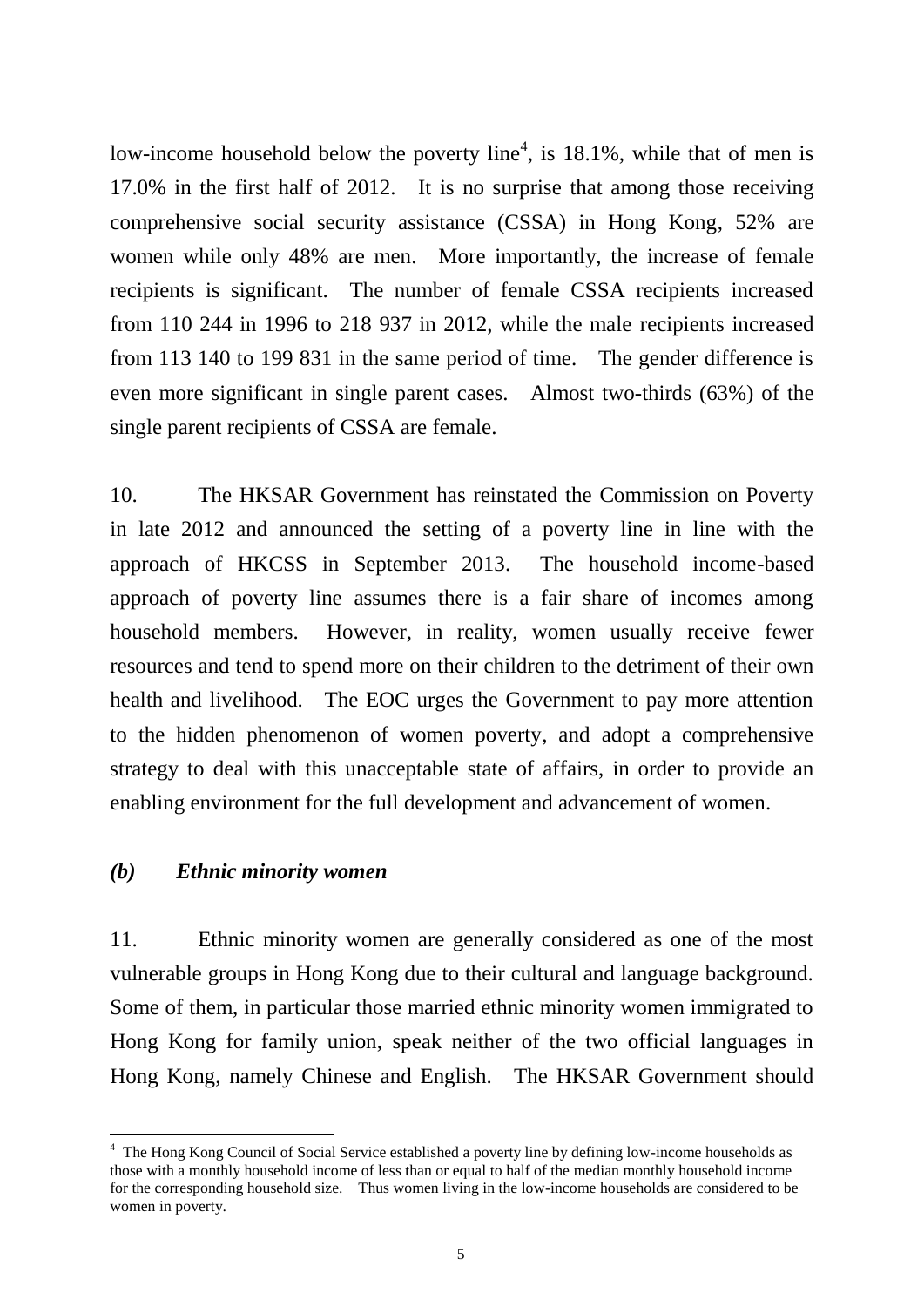take appropriate measures to empower ethnic minority women to facilitate their integration into the local community.

#### *(c) Gender mainstreaming*

12. No citizen shall be deprived of the right to be treated equally. The HKSAR Government is urged to uphold and prioritize equal opportunities perspectives, inter alia, the gender perspective, while deciding various public policies. In 2002, the Government accepted the Women's Commission's recommendation and endorsed the introduction of gender mainstreaming into various policy areas on an incremental basis. The Women's Commission has designed a Gender Mainstreaming Checklist (the Checklist) to assist Government officers to evaluate the gender impact of new public policies, legislation and programmes. Over the years, less than 50 policy and programme areas have applied the Checklist. The EOC urges the Government to institutionalise the use of the Checklist in the policy decision-making process in all Government bureaux and departments and to promote its application outside the Government in order to mainstream gender equality in the society.

# **Article 5– Eliminating stereotyping and prejudices**

#### *(a) Sexual harassment in schools and the workplace*

13. In terms of the number of complaints received by the EOC concerning the SDO, sexual harassment always ranked second after pregnancy discrimination. An EOC study of almost 6 000 students of secondary schools and tertiary institutions in 2011 found that half of them have experienced various forms of sexual harassment and among these victims, 58% of them kept silent without seeking help. Furthermore, an EOC questionnaire survey for primary and secondary schools in Hong Kong as well as the local tertiary institutions found that almost half (47%) of the 321 responding schools do not have a policy statement on sexual harassment. It is obvious that current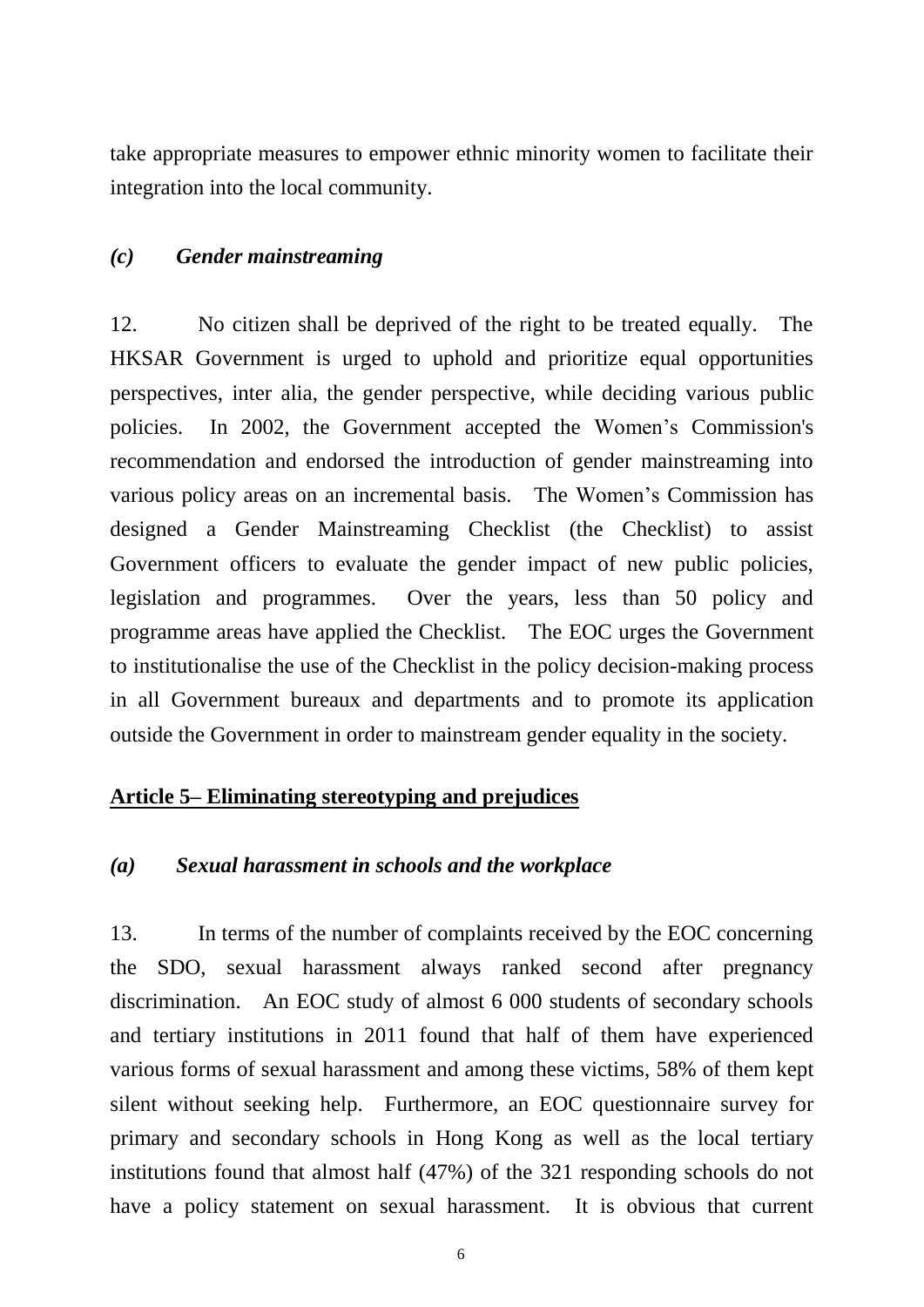provision of education and training on sexual harassment is inadequate. The EOC has provided a series of seminar and workshops for educational workers in 2013; however, the demand for training among teachers and students cannot be satisfied by the resources of the EOC alone. The EOC urges the HKSAR Government to invest more resources on training and education in this area and to ask Hong Kong Institute of Education to make sexual harassment one of the core courses in its teacher education programmes.

14. Apart from the education sector, the low awareness of the business sector on the prevention of sexual harassment as mentioned in paragraph 5 is also alarming. The HKSAR Government has been conducting seminars and talks in collaboration with Women's Commission and the EOC to human resource personnel of private companies to enhance their awareness of sexual harassment issues at the workplace. The EOC believes that more work needs to be done at the management level of the private companies, so as to effectively encourage the business sector to formulate a corporate policy sexual harassment of their own for the provision of a harassment free workplace for employees.

# *(b) Respect for sexual autonomy and privacy of women*

15. The prosecution of the HKSAR Government always has difficulty in finding the right charge for prosecuting the shooting of videos or taking of photographs in a public place up inside a female's clothing or skirt. It is even more difficult to find the right charge where such "under-the-skirt" photography takes place in a private place. With the advancement of technology, especially the common use of smart phones, "under-the-skirt" photos and videos can easily be taken without any notice. Such behaviour treats women simply as sexual objects and violates the sexual autonomy and privacy of women. It is nothing but sexual assault without physical contact. The EOC urges the HKSAR Government to seriously consider and adopt the recommendation of the Law Reform Commission of Hong Kong to extend the scope of sexual assault (a new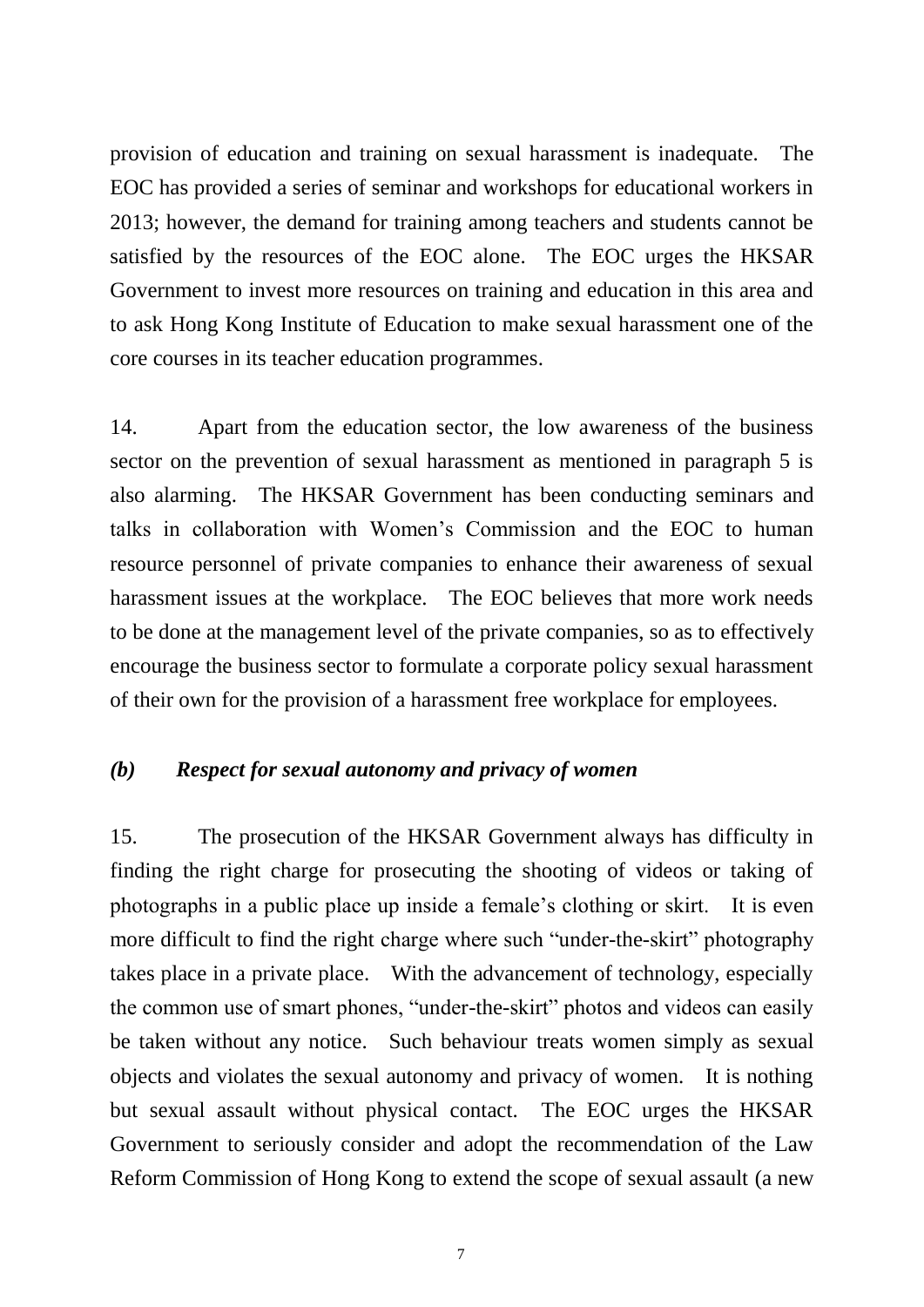category replacing the current indecent assault) as soon as possible, so as to cover "under-the-skirt" photography in a public or private place.

#### **Article 7– Equality in political and public life**

16. Women are under-represented in government advisory and statutory bodies (ASBs). As at October 2013, the women's participation rate of ASBs with Government-appointed non-official members was 32.2% on average, which has achieved the gender benchmark target of 30% set by the HKSAR Government. Having said that, it is important to note about among the 415 ASBs with government appointed non-official members, one-third of the individual ASBs have not yet reached the benchmark.

17. At the decision-making level of public administration, female leaders are equally outnumbered by their male counterparts. In the Executive Council (ExCo) of the HKSAR Government, i.e. the de facto cabinet of the Chief Executive, only 29% of its Non-official Members are women (four out of 14) and only one-fifth of Members of the whole ExCo (including both Official and Non-official Members) are women. The proportion of female Members in the Legislative Council of Hong Kong, i.e. the law-making body of HKSAR also remains low at 16%. At the senior level of civil service, the proportion of female directorate grade officers in the HKSAR Government has gradually climbed up from 15% in the mid-1990s to 33.7% in 2012. Having said that, women only seated in one-third of the top positions in the HKSAR Administration. The EOC believes that a more balanced gender composition would enable the views and concerns of both genders to be fully reflected in the Government's policy formulation and implementation process. Hence, the Government should take more appropriate measures to enhance women's participation in the public life and to empower women with the skills, connections and inspiration to become public leaders.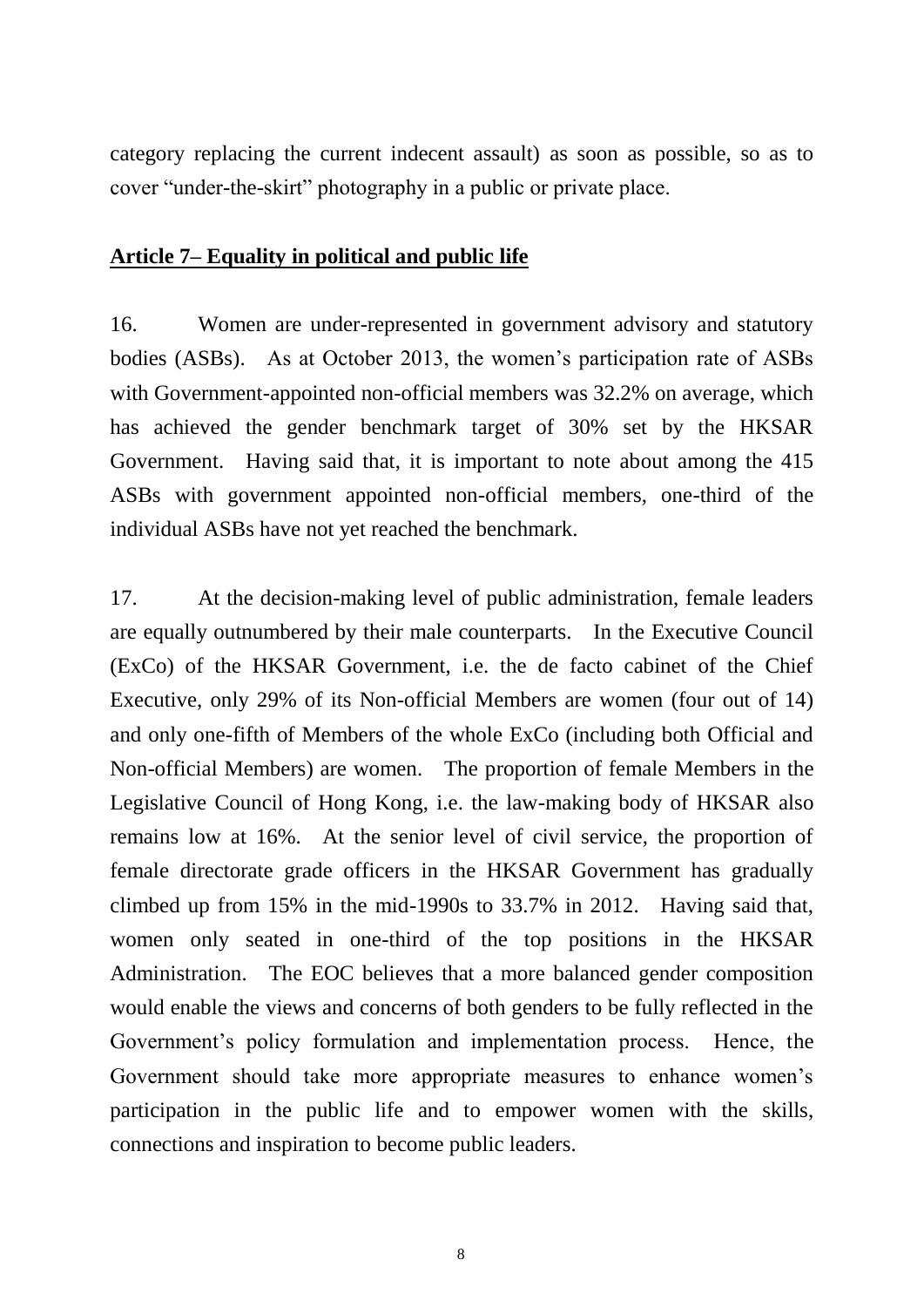# **Article 10 – Right to education**

#### *(a) Provision of adequate education to ethnic minority students*

18. The school attendance rates of ethnic minorities in Hong Kong exhibited sex differentials. The rates for female ethnic minorities (excluding foreign domestic workers) aged 17-18 (80.1%) were higher than that of their male counterparts (72.0%) in 2011. In contrast, the school attendance rate for male ethnic minorities aged 19-24 (34.4%) was higher than their female counterparts (31.3%) for the same period of time.<sup>5</sup> In addition, ethnic minority students in general face the hardship in accessing higher learning and potential employment opportunities stems due to their struggle to master Chinese in their school years. It is unfair to impose the same Chinese language requirement for local Chinese on ethnic minorities without adequate and appropriate support.

19. In response to the demand for an alternative Chinese curriculum and testing system by the EOC and other advocates for the rights of ethnic minorities, the HKSAR Government recently announced the provision of an Applied Learning (Chinese Language) subject for ethnic minority students at senior secondary levels and the implementation of a Chinese Language Curriculum Second Language Learning Framework with supporting learning and teaching materials for ethnic minority students in primary and secondary schools from the 2014/15 school year. However, related teaching training is still insufficient. In the upcoming three years, only 450 teachers will be benefitted from the Professional Enhancement Grant Scheme to enhance Chinese teachers' professional capability in teaching Chinese as a second language. The HKSAR Government is urged to provide more resources to train the 2 000 teachers from about 500 schools admitting Non-Chinese Speaking students, and to provide more support for kindergartens admitting these students.

<sup>5</sup> Census and Statistics Department (2011). 2011 Population Census – Thematic Report: Ethnic Minorities.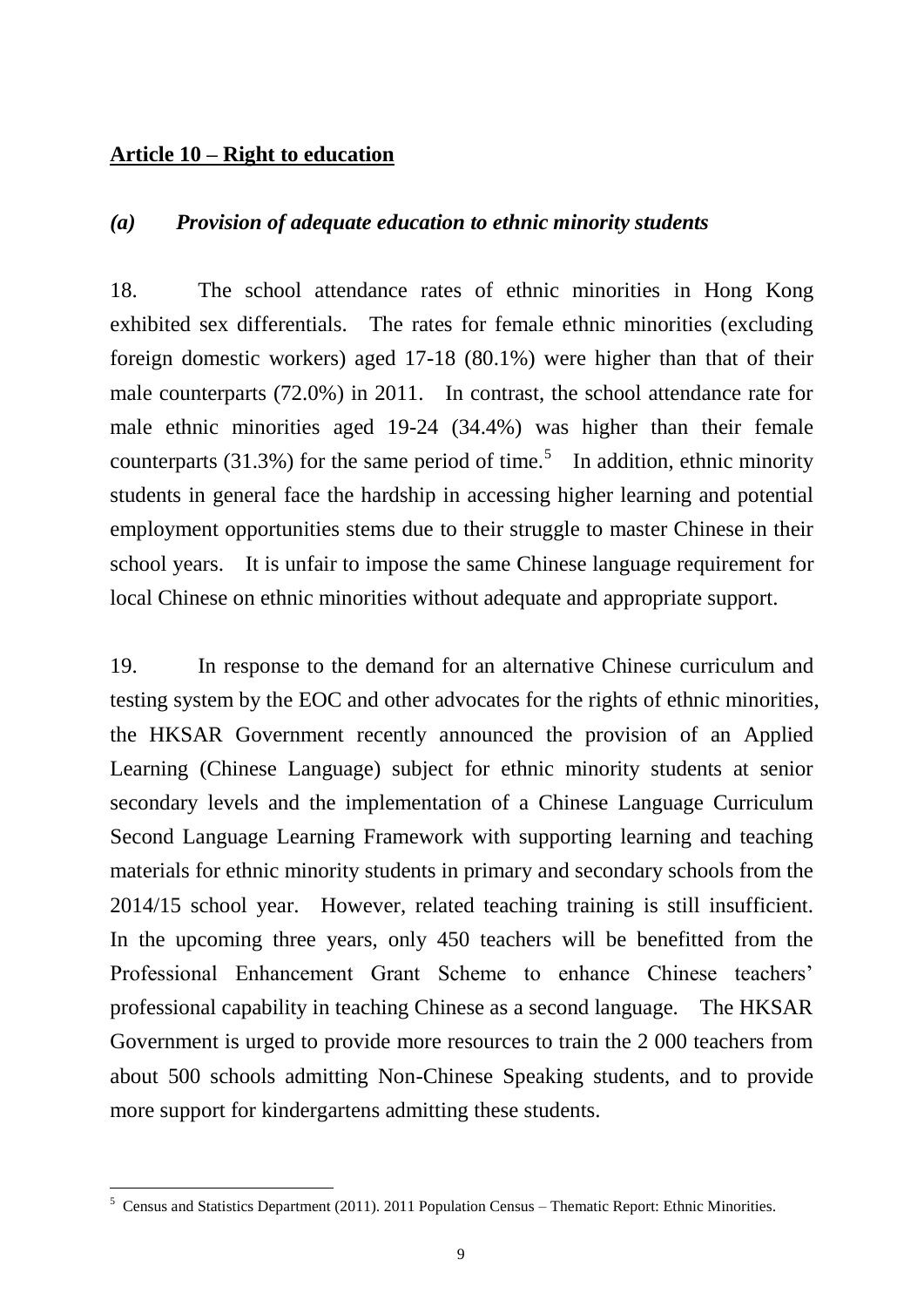20. Moreover, ethnic minority girls studying in some co-educational secondary schools are prohibited to interact with male fellow students. Some girls even have a different school time-table so as to avoid contact with male students. Since it is difficult for ethnic minority girls to lodge complaints to defend their own right of education due to the pressure of their community and their family, the EOC urges the HKSAR Government to monitor closely whether there is gender segregation within schools, and take proactive measures to ensure that female ethnic minority students have equal opportunities to education and higher learning.

#### **Article 11—Equality in employment and labour rights**

# *(a) Employment of women and the gender wage gap*

21. The gap between the labour force participation rate of women and that of men still exist. The labour force participation rate  $6$  of women in 2012 is 53.6%, while that of men is  $68.7\%$ .<sup>7</sup> The labour force participation for never married women was 68.0% while that of ever married women was only 47.3%. This may reflect that women exit the labour market temporarily or permanently after marriage and become home makers. The gap between women and men's participation in the labour market becomes even more substantial in the senior age groups. More women become economically inactive since the age of 40 and the labour force participation rate for women drops significantly to 45.4% for the age group between 55 and 59, while the rate for men of the same age group remains high at 78.9%.

 $6$  Labour force participation rate refers to the proportion of labour force in the total land-based non-institutional population aged 15 and over.

<sup>7</sup> Hong Kong Census and Statistics Department (2013). *Hong Kong Annual Digest of Statistics 2013.*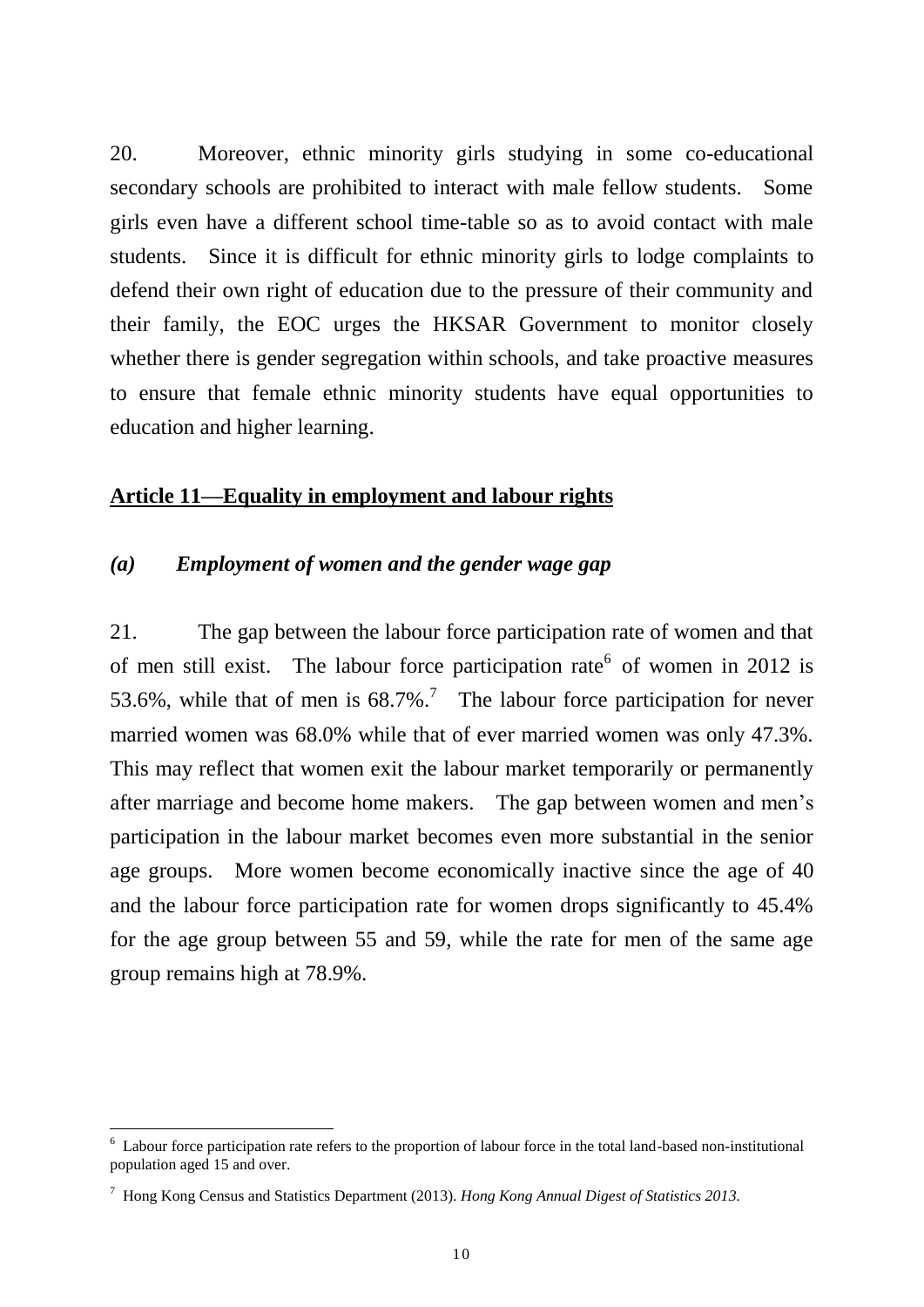22. Furthermore, there is a significant difference in the monthly employment earnings between women and men. The median employment earnings of women (excluding foreign domestic helpers) was HK\$11 000 while that of men was HK\$14 000 in the year  $2012$ <sup>8</sup>. The difference can be partly explained by the fact that more men worked as managers and professionals who had higher monthly income, while more women worked for lower end jobs such as clerical and elementary occupations. Having said that, there is a substantial difference in income between women and men even if they attained the same level of education or worked in the same occupational group. For instance, the median monthly employment earnings of women with post-secondary education was HK\$22 000 while that of men was HK\$30 000 in 2012; the median monthly employment earnings of women in elementary occupations was HK\$7 000, as compared with HK\$8 500 for their male counterparts.

23. The gender wage gap widens with age. The differences in median monthly employment earnings between women and men were relatively larger for the age groups of 40-49 and  $50-59$ .<sup>9</sup> The differences can be explained by the barriers which block women's career advancement, such as family responsibilities and interrupted employment history, which make women less competitive than men of the same age.

24. The EOC urges the HKSAR Government to adopt more supportive measures to assist women to enter and stay in the labour force, and to combat the gender inequality in pay. In order to encourage those who gave up work for their families to return to work, the Government should adopt more supporting measures such as increasing the provision of child care services so as to ease their domestic burden. The Government should also take the lead and spend more effort to encourage employers of the private sector to adopt more family friendly practices, such as flexible working schedules for both women

<sup>8</sup> Census and Statistics Department (2013). *Women and Men in Hong Kong Key Statistics 2013.*

<sup>&</sup>lt;sup>9</sup> Ibid.